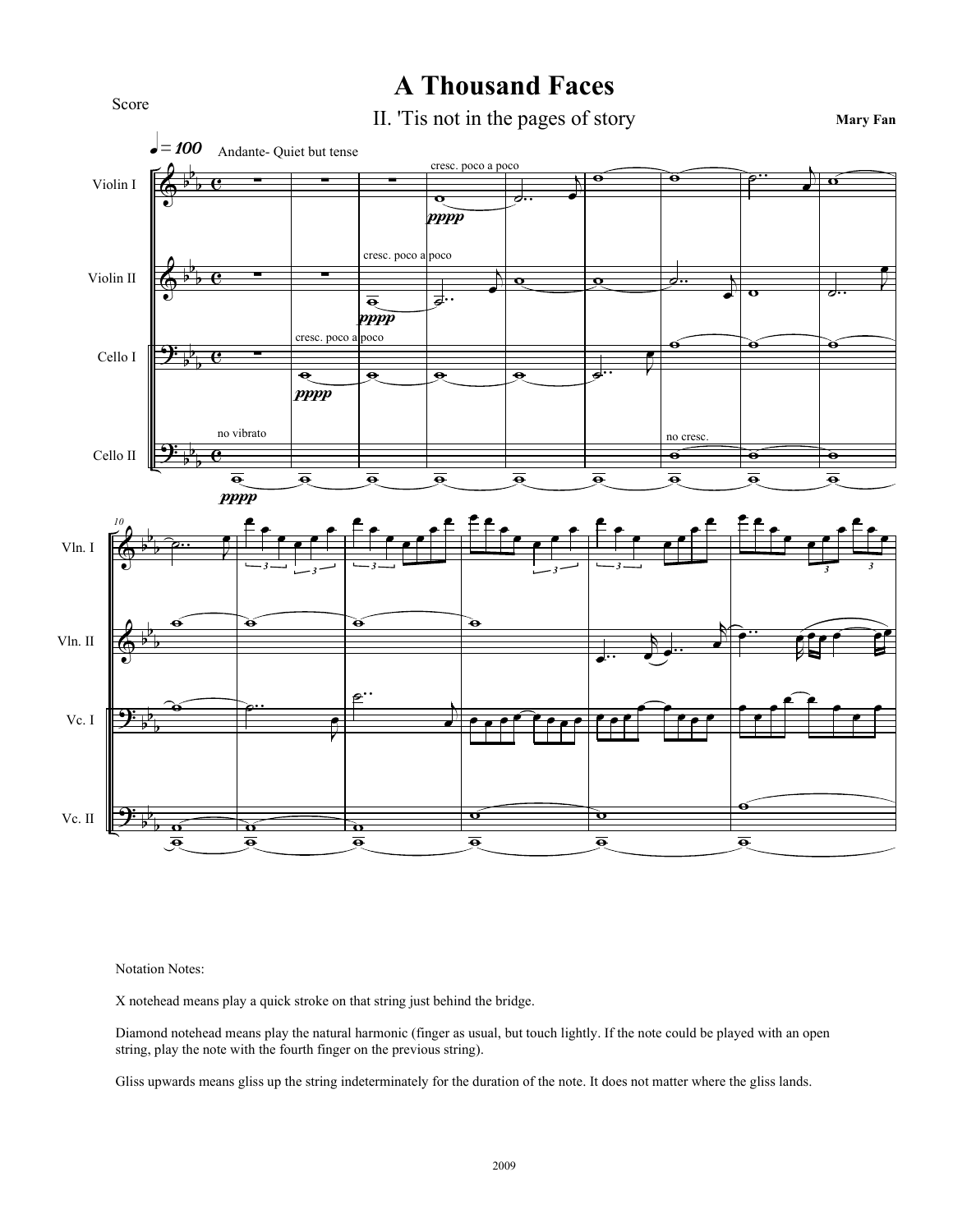

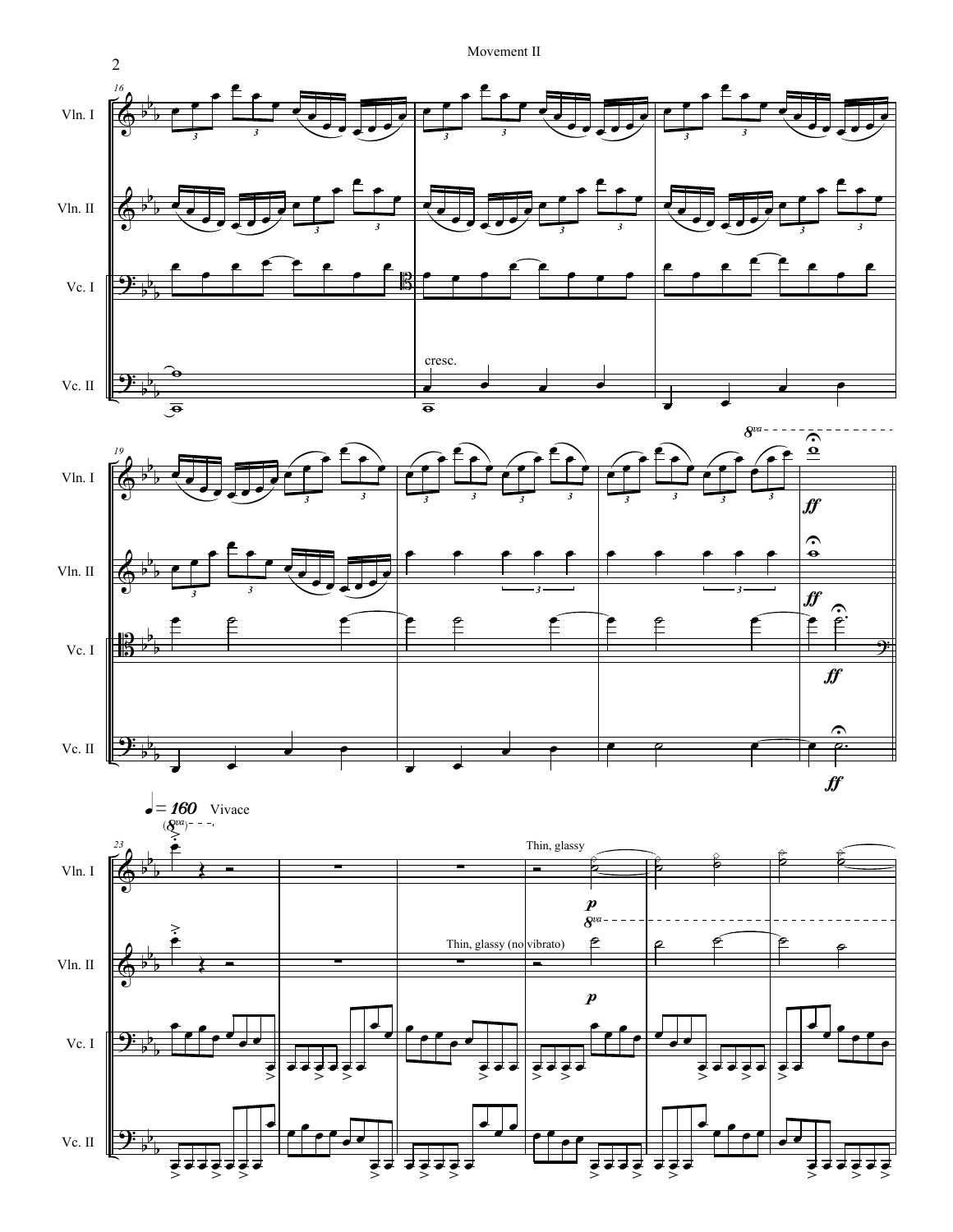



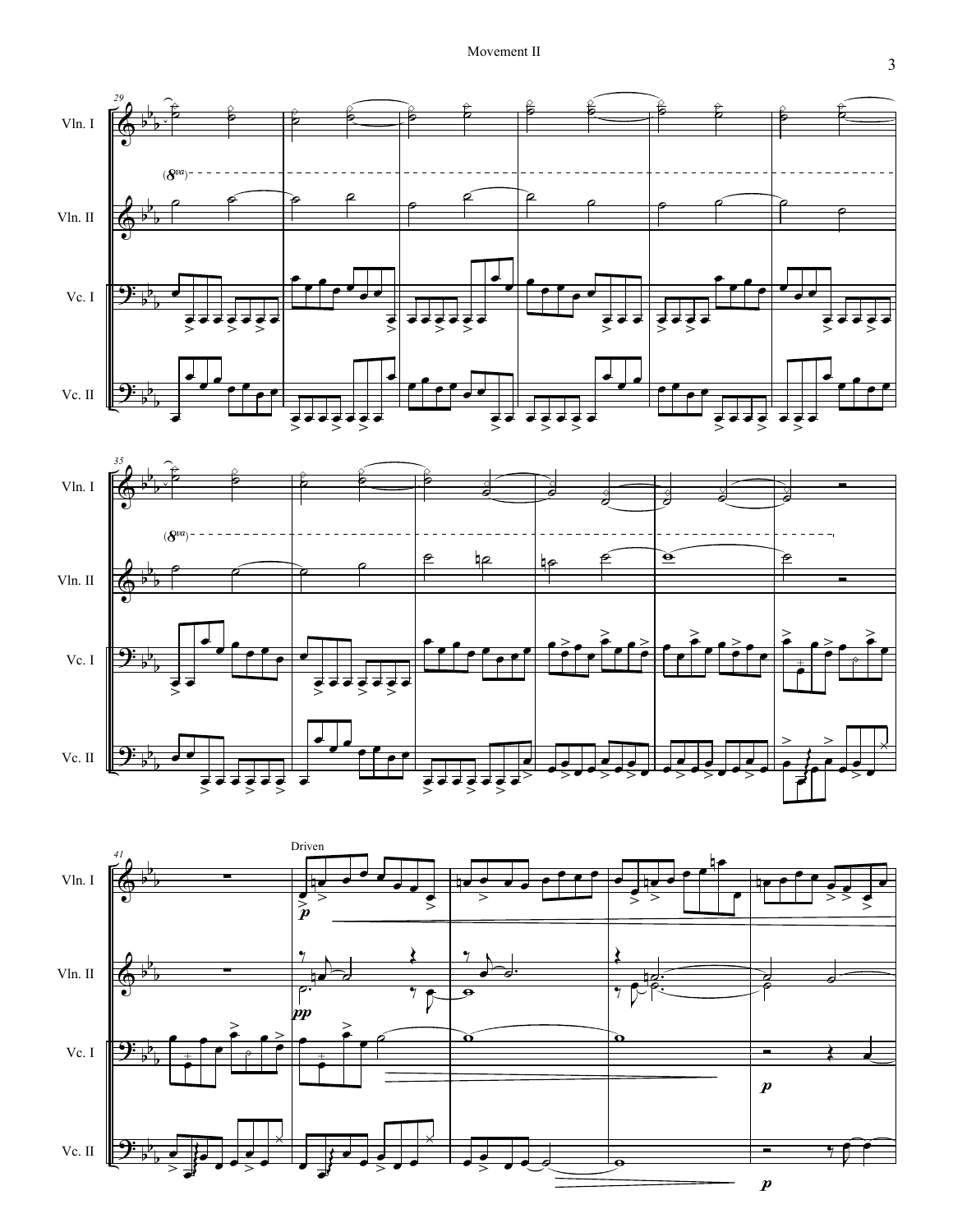

 $\overline{4}$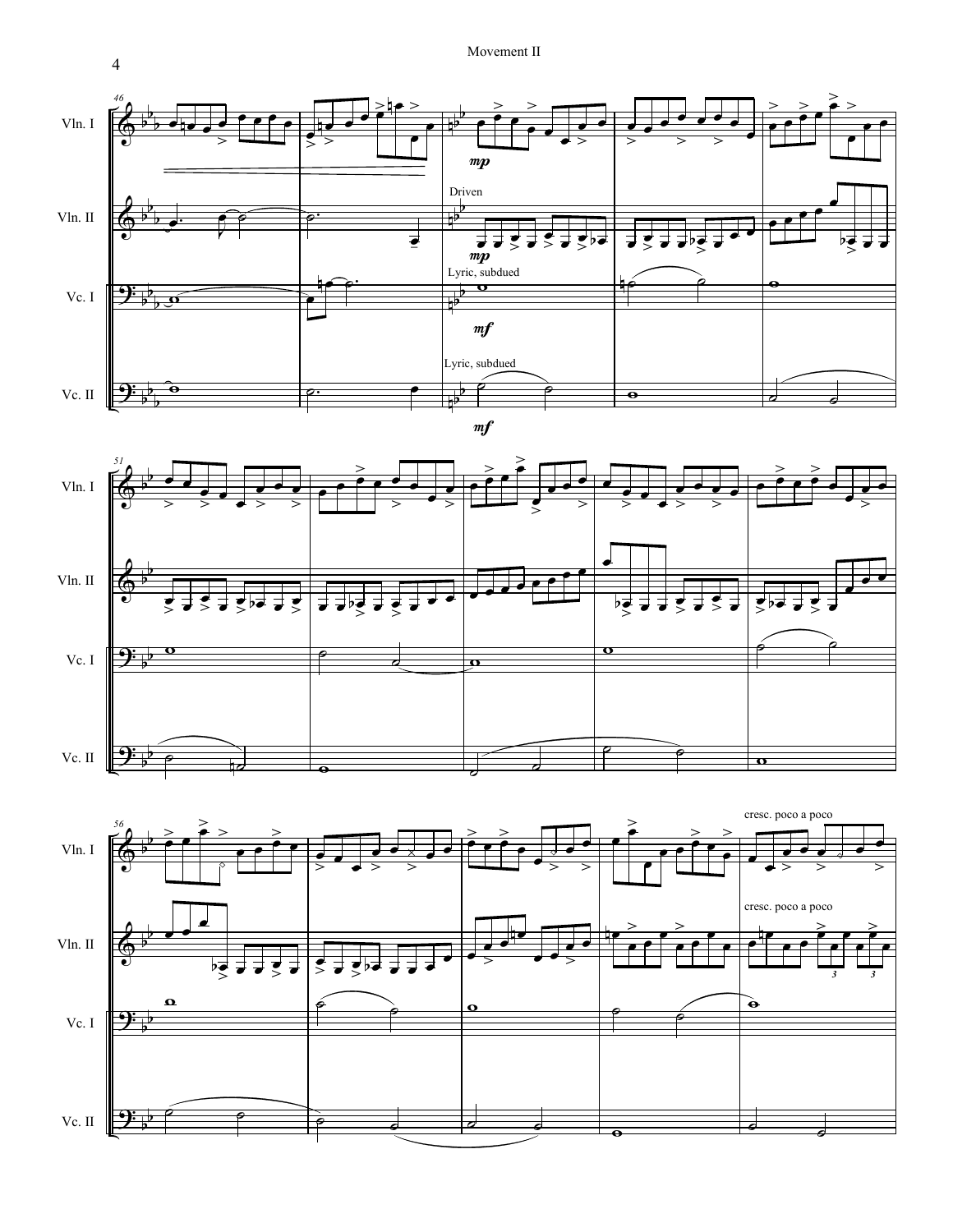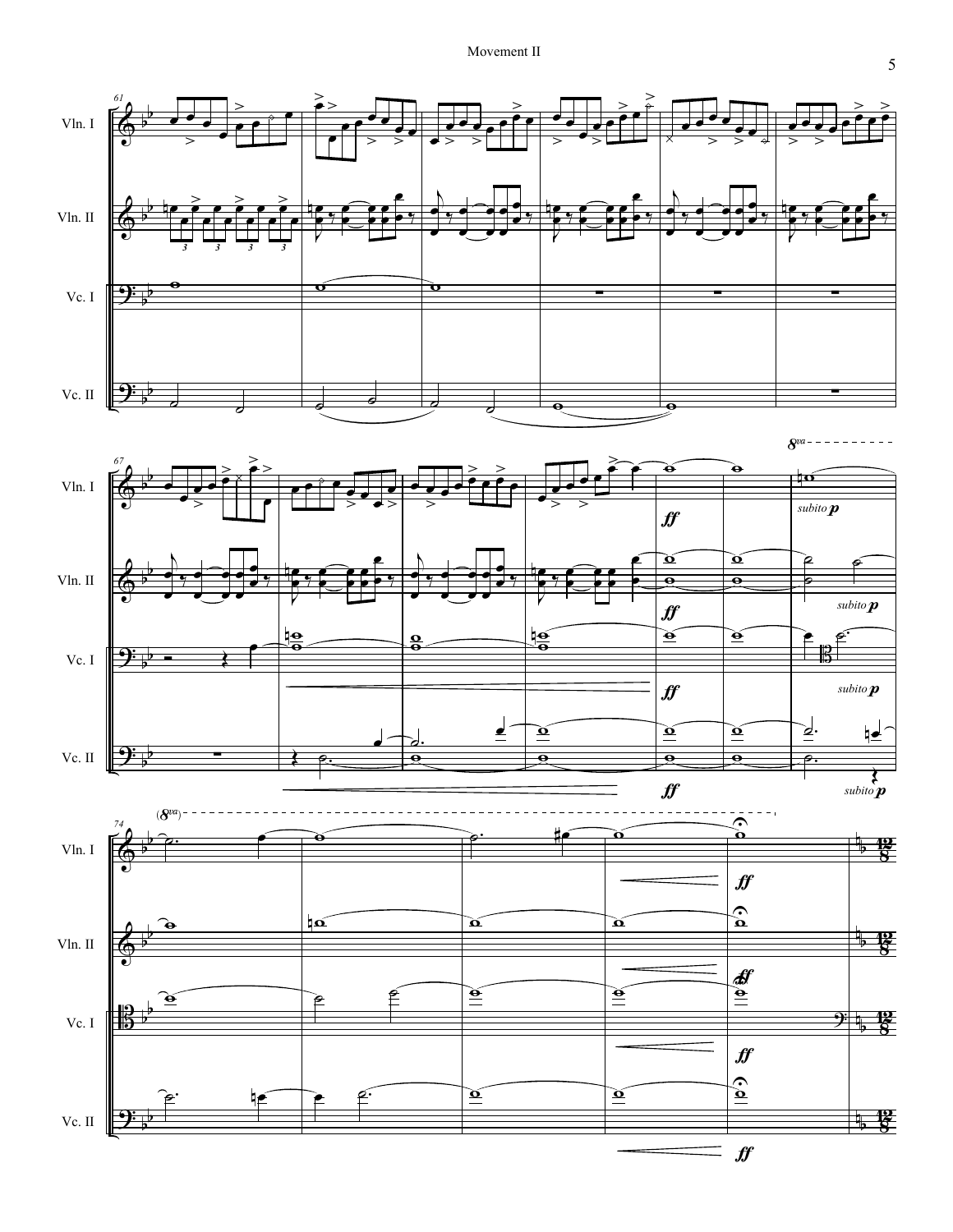



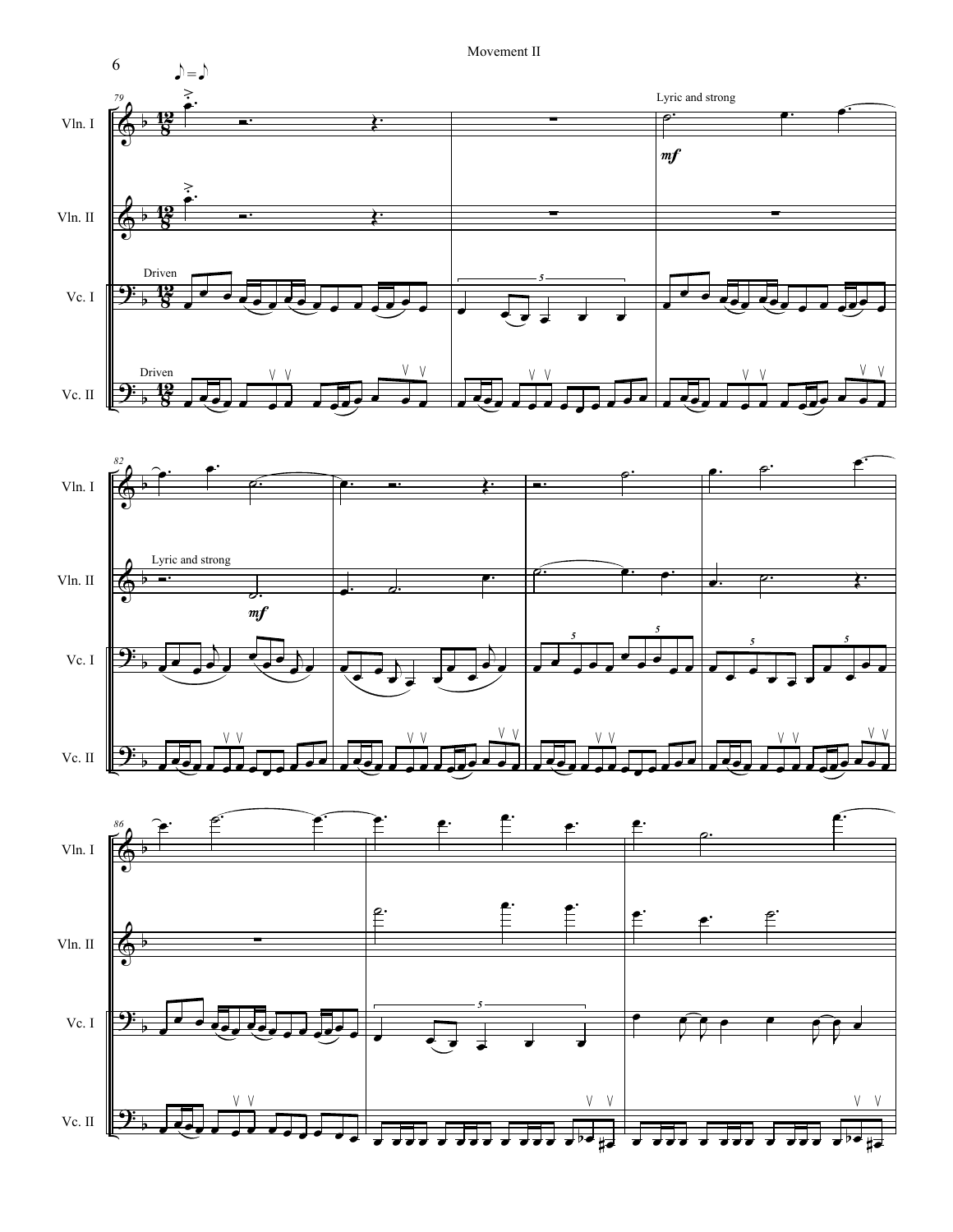

7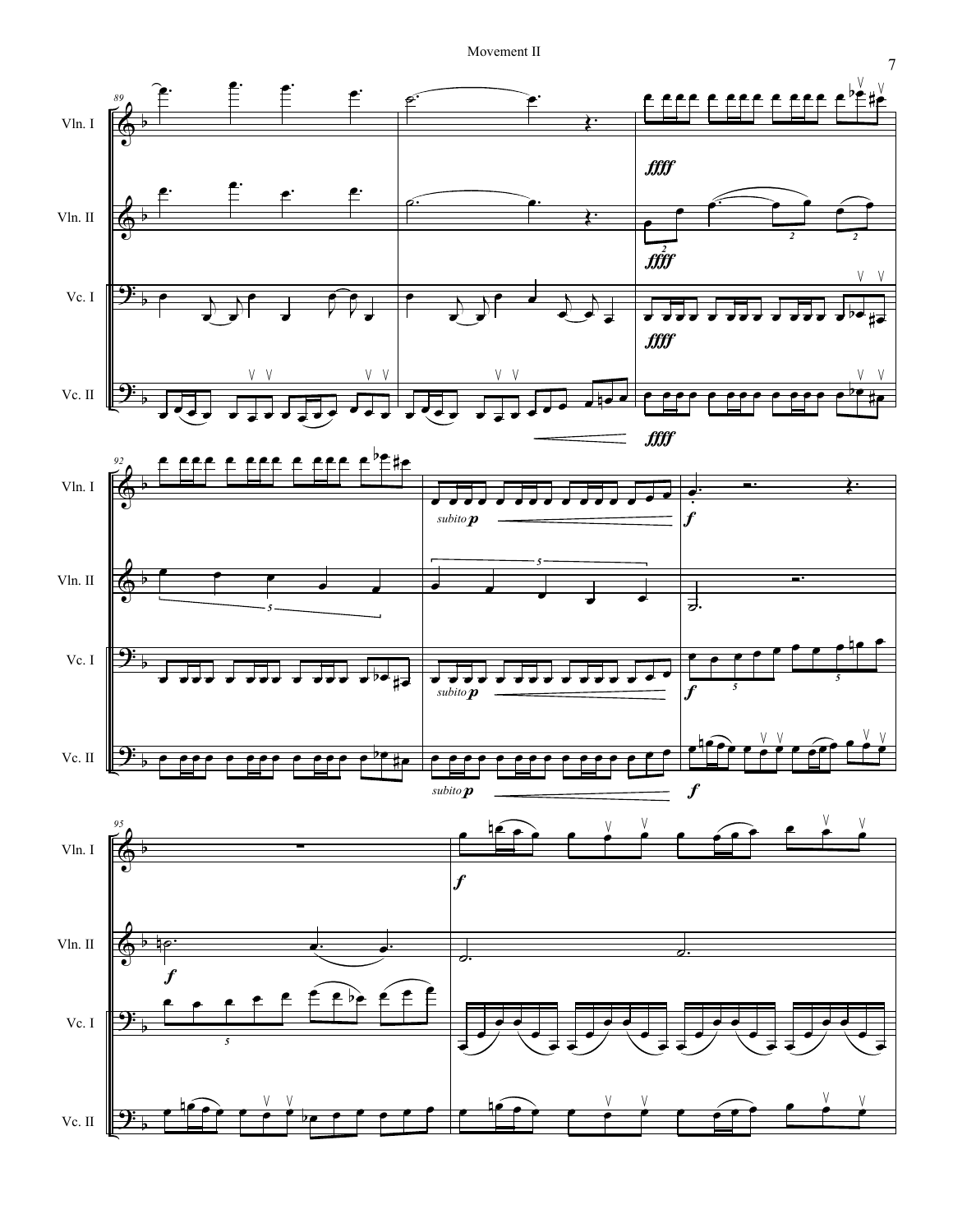

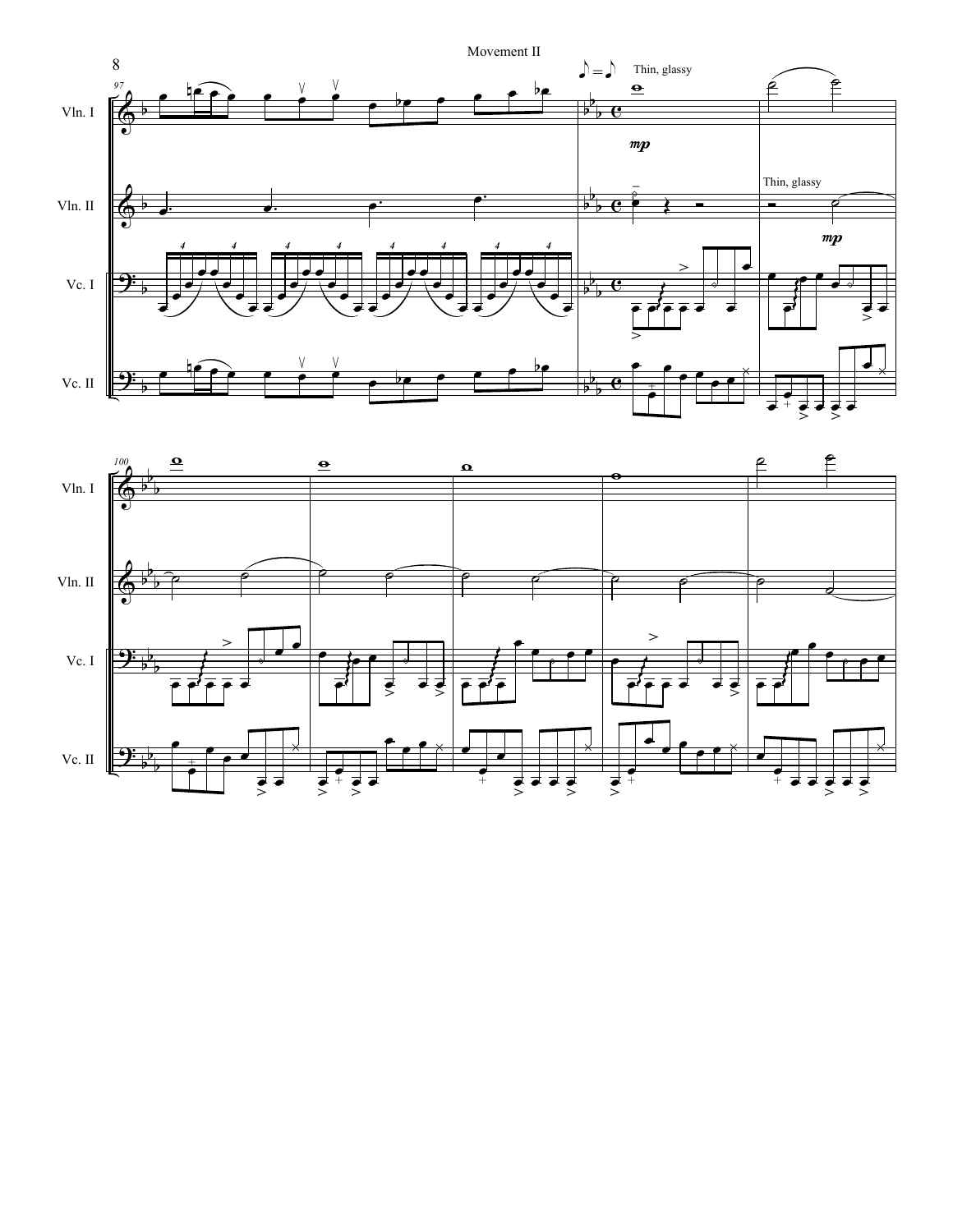To the cellos: Starting at about measure 107, feel free to rush or pull back, and do not be concerned if you do not line up with the other parts. The music is in the chaos. Just keep playing, and when you reach the sustained high note, keep holding that note until the first violinist cues the final low C.



To the violins: Starting at about measure 113, feel free to rush or pull back. Do not be concerned about lining up with the other parts. The music is in the chaos. Just keep playing until you reach the sustained high note, then hold that note until the first violinist cues the final C4.

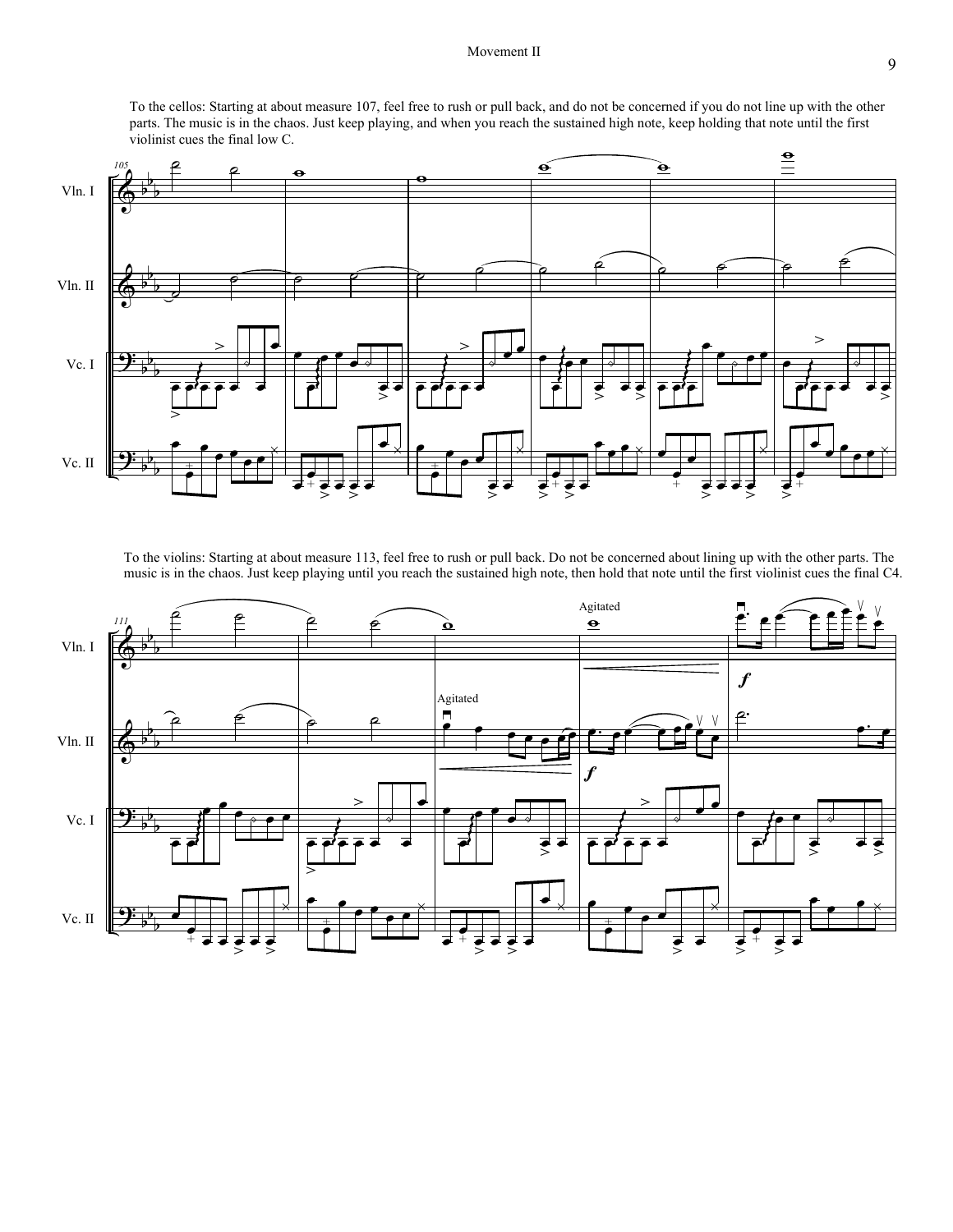



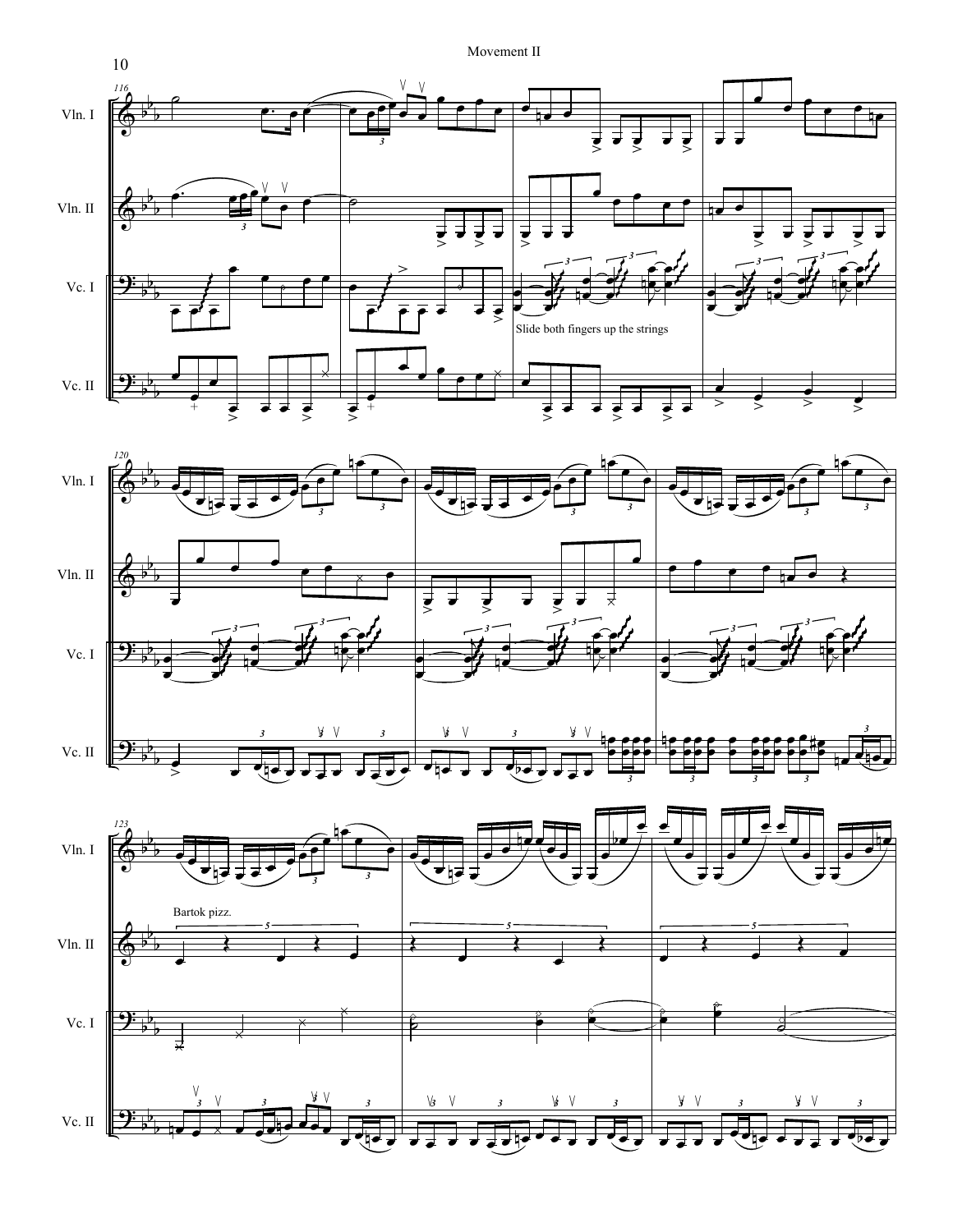